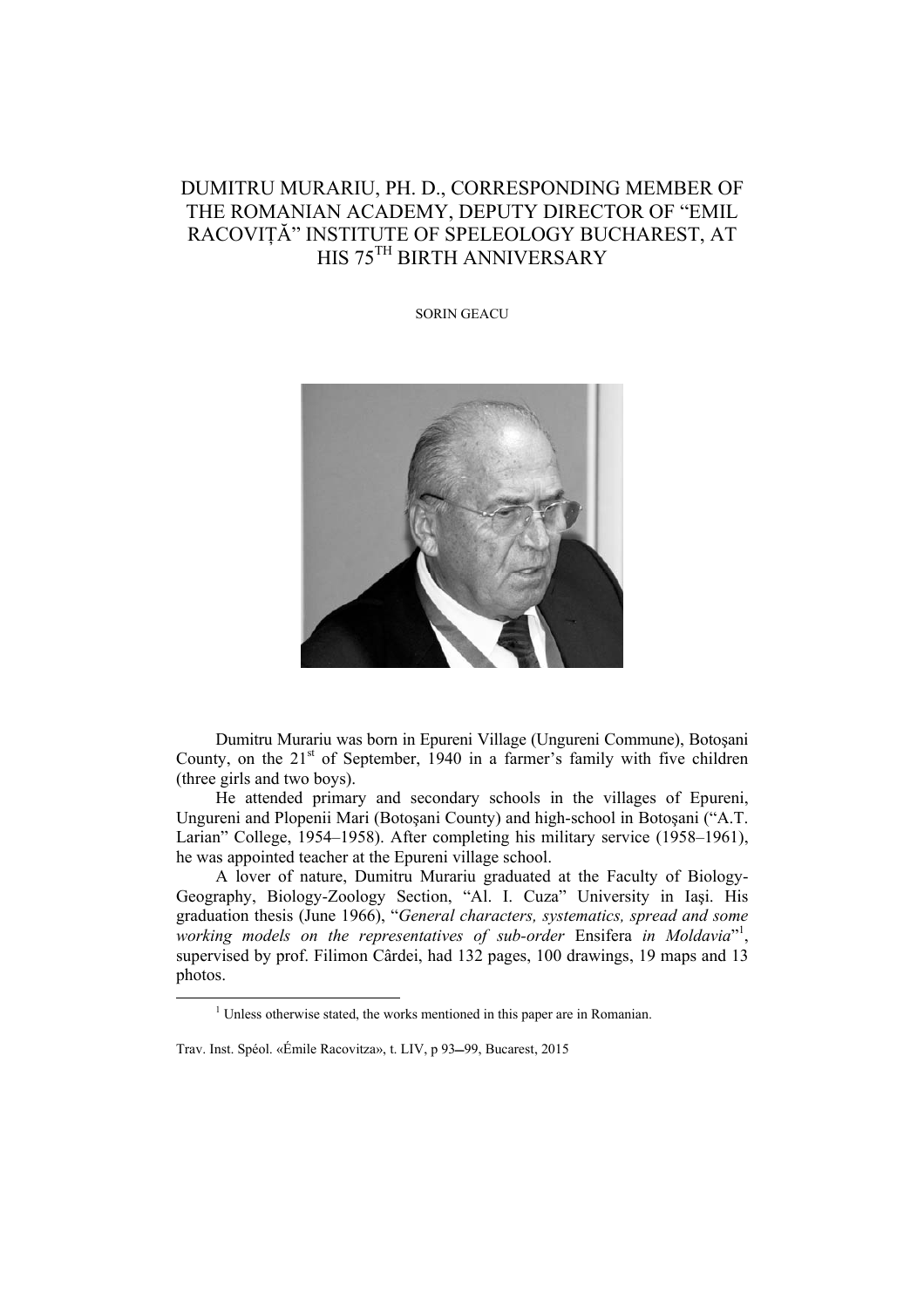Between 1966 and 1969 he worked as biologist-bacteriologist at Pantelimon TBC Hospital in Bucharest.

From 1969 to 2014 he worked at "Grigore Antipa" National Museum of Natural History in Bucharest, achieving all scientific and managerial positions in the hierarchy: junior museographer, senior museographer (1971), head of the Restauration-Taxidermy Section (1976–1988) and of the Vertebrate Section (1986–1988), director of the Museum (1988) and general director (1990–2014). Since February 25, 1991 he is a senior researcher.

As the Museum did not have a mammalogist, M. Băcescu, member of the Romanian Academy, assigned D. Murariu to the study of mammals, guiding his scientific progress with great tact and discretion.

Between 1971–1975 he was a Ph.D. student of the Faculty of Biology, University of Bucharest. His doctoral thesis "*The tegumentary glands of insectivores (Mammalia) in Romania. Anatomy, histology and histochemistry*", (supervised by Prof. Gheorghe T. Dornescu), was presented on July, 11, 1975. Ph.D. commission members: Acad. Olga Necrasov (Faculty of Biology-Geography, "Al. I. Cuza" University of Iaşi), Acad. Mihai Băcescu ("Grigore Antipa" Natural History Museum, Bucharest) and Reader dr. Dumitru Mişcalencu (Faculty of Biology, University of Bucharest).

Dumitru Murariu benefited from a one-year Fulbright study grant in the U.S. (September 1975–September 1976), where he specialized in problems of mammalian systematics, morphology and ecology, but also in the techniques of animal naturalization and conservation. He had the opportunity to study at some prestigious scientific institutions: the Smithsonian Institute – Washington D.C., the Natural History Museum of Pittsburgh (Pennsylvania) and Kansas State University in Lawrence. He continued his documentation at other Natural History Museums e.g. the Universities of Colorado (Boulder), Utah (Salt Lake City), California (Berkley), Cheyenne-Wyoming, Los Angeles, San Diego, Chicago (Illinois), New York and at the Museum of Earth Sciences (Provo-Utah).

D. Murariu began his wide-ranging scientific activity at Pantelimon Hospital, being co-author of an article published in "Ftiziologia" journal (ANAGNOSTE *et al*., 1968).

Hard-working and fully devoted to his scientific activity, Murariu has produced over 200 works, more than half of them being fundamental science. Some of these works have been published abroad: Acta Zoologica Fennica (MURARIU, 1985), Natural History Collections, Mammal Review (ARNOLD *et al*., 2011, CHIŞAMERA *et al*., 2014), Ökologie und Schutz des Feldhamster (Murariu, 1998), Journal of Mammalogy (Wilson et al., 2011) etc., the majority in French and English and only 70 in Romanian. Most of them appeared in the Museum's scientific journal – *Travaux du Muséum National d'Histoire Naturelle "Grigore Antipa"*.

The focus of his studies is mammalian anatomy, histology, genetics, geographical distribution, ecology, conservation and nomenclature.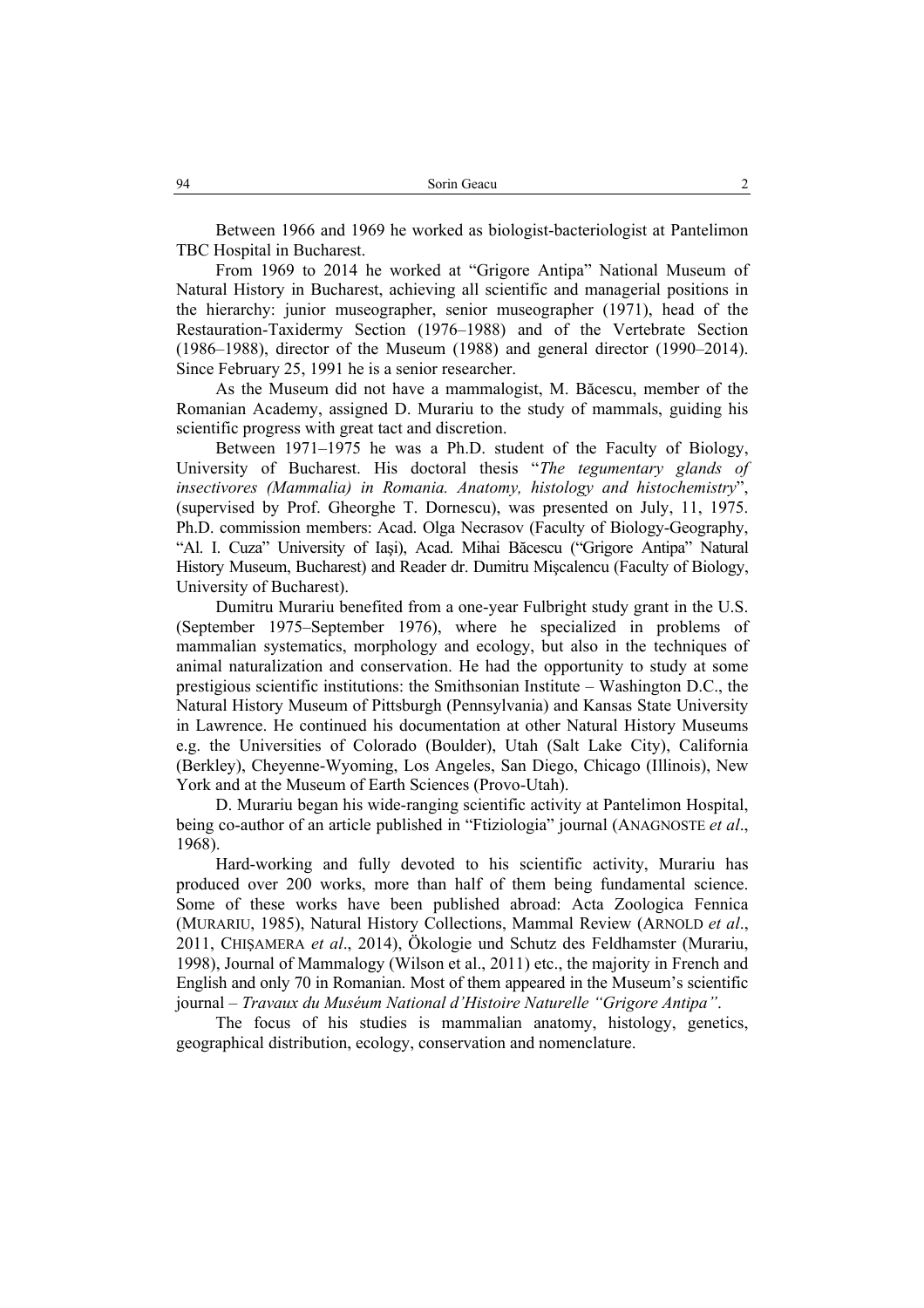He contributed to the elaboration of 4 fascicles (790 pages) of the "*Fauna României*" academic series (Romanian Academy Publishing House), namely 1, 2, 4 and 5 in vol. XVI, devoted to mammals, either as single author (Insectivora, Lagomorpha, Cetaceea, Artiodactyla and Perissodactyla) (MURARIU, 2000, 2004) (or in collaboration for the chapters on rodents and carnivores (POPESCU *et al*., 2001, MURARIU & MUNTEANU, 2005). In the same series ("Fauna României" – Romania's Fauna), D. MURARIU (2014) published in English the first Fascicle on insectivores (163 p.)

In 2008, the Romanian Academy Publishing-House published the first bibliography on mammals in Romania (MURARIU & GEACU, 2008).

Dr. Murariu worked many years at the elaboration of a collection "*From the World of Mammals*" (Din Lumea Mamiferelor) , devoted to the mammals of the Planet. This is a collection of six volumes (1,451 p.) The first volumes (Terrestrial mammals) appeared in 1989 (208 p.) and 1993 (272 p.). Next, volumes on arboricolous (1998, 252 p.), underground (2010, 193 p.), flying (2011, 286 p.) and aquatic (2012, 240 p.) mammals. All but volume 3 (Curtea Veche Publishing-House, Bucharest) were edited by the Publishing-House of the Romanian Academy (Bucharest)

The two collections represent the most valuable corpus of works in the Romanian scientific literature devoted to these vertebrates.

Dumitru Murariu was the Romanian collaborator to the *Atlas of Mammals in Europe* (Academic Press, 1999, 484 p., London).

In 2003, he had the satisfaction of seeing the publication of a massive volume (521 p.) on *Chiroptera in Romania*, he co-authored, and of a beautiful album "*The Mammals of Africa. Portraits in Nature*" (80 p.).

In 2007 he published a work on "*The protection of bats and forests – a mutually beneficial relation*". D. Murariu was co-author and coordinator of a volume published in English "*The first ecological reconstruction of underground environment from Romania. Cioclovina Uscata Cave*". He was also a member of the "Eurobats" Consultative Committee of the European Convention and annual rapporteur (since 1998) for the situation of the Chiropteran fauna in Romania.

On his initiative, the "Grigore Antipa" National Museum of Natural History organized in 2005 the launching of "*The Red Book of Vertebrates in Romania*" (260 p.), one of the authors (Chap. on Mammals, 73 p.) being Murariu himself. We would recall an important study (120 p). on the "*Commented list of the mammal species susceptible for being included in the Red Book of the Romanian Fauna*" published by Travaux du Muséum National d'Histoire Naturelle "Grigore Antipa" (tome XLII) in 2000.

He supplied data for the "*Red Book of Mammals in Europe*" and for "*The Red List of plant and animal species in the Danube Delta Biosphere Reserve*" (2000). In 2008, he published jointly with Mariana Cuzic "*Ghidul ilustrat al mamiferelor sălbatice din România*" (An Illustrated Guide to Wild Mammals in Romania).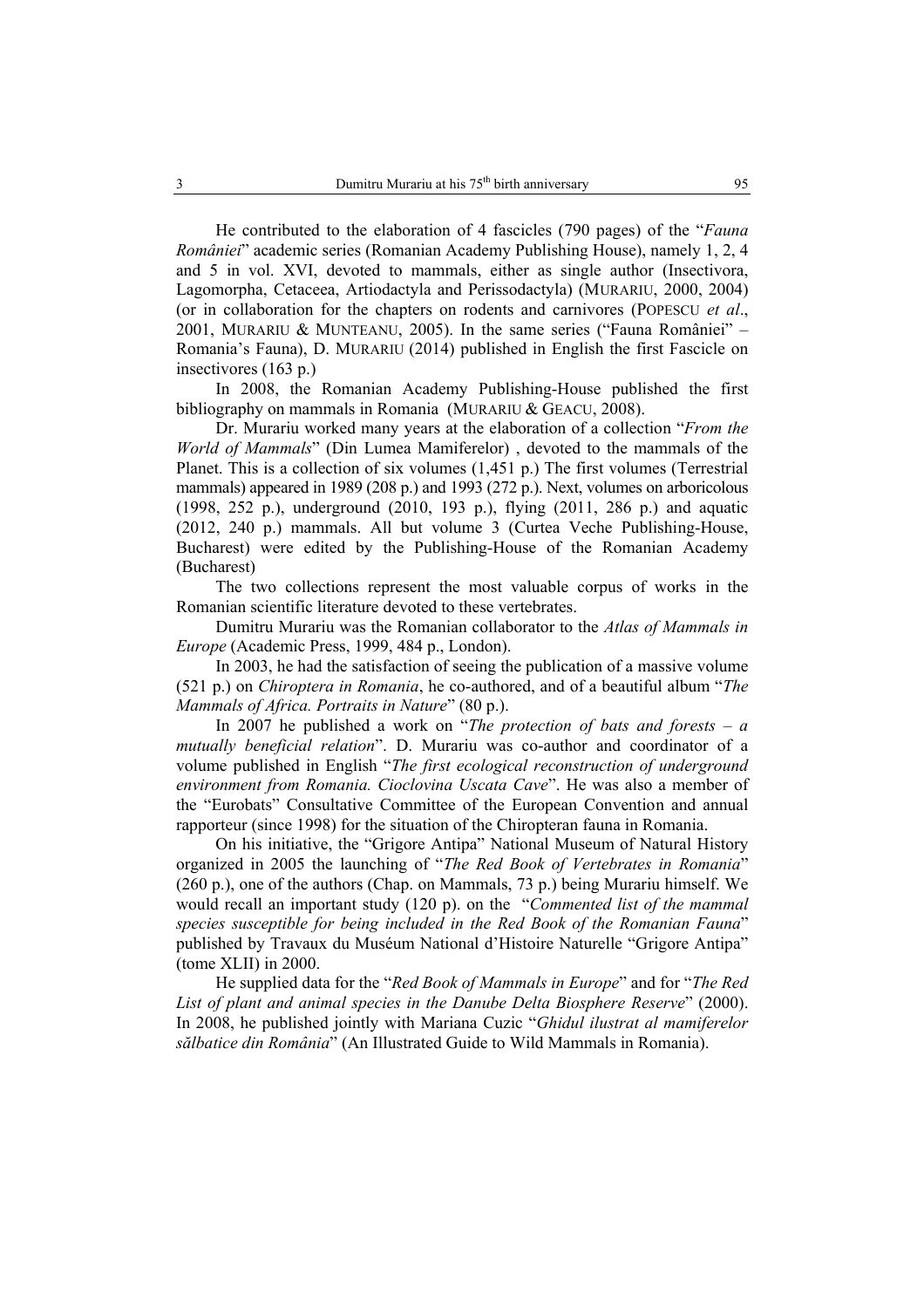Museological problems discussed in many of his works deal with the educational, scientific and financial value of natural sciences museum collections, the place and role of casts and auxiliary materials in museums, the current and prospective role of museums in general and of natural sciences ones in particular.

Dr. Murariu supervised the publication of the numerous editions of the Antipa Museum guide-book, in several languages, since 1981, and of the catalogue of the Museum's collection of mammals (as of 1986).

Scientific communications or museology papers presented at international congresses and conferences in: Hungary, USA, Russia, Finland, Italy, Austria, Spain, United Kingdom, Germany, Sweden, Croatia, Ukraine, Portugal, Switzerland, Greece, Bulgaria, Norway, Lithuania, Poland, Slovakia, Slovenia and Luxembourg.

Research results reported at the annual scientific sessions of the "Antipa" Museum N.H. and of the other natural sciences museums in Romania: Aiud, Arad, Bacău, Carei, Constanţa, Craiova, Deva, Dorohoi, Focşani, Galaţi, Oradea, Ploieşti, Satu Mare, Sibiu, Sighetu Marmaţiei, Suceava, Timişoara, Tulcea and Vatra Dornei.

Field investigations conducted in: Banat, Maramureş, the Romanian Plain, Cheia-Prahova area, the counties of Vrancea, Buzău, Argeş, Satu Mare, Ilfov and Teleorman, the Danube Delta, the Lower Ialomiţa Valley, the Rodna Mts., the Southern Carpathians, the Dobrogea Plateau, the Plain of Moldavia, the Ieru Plain, etc.

Dumitru Murariu was the initiator of a histology and histochemistry laboratory and later supported the organization of the molecular genetic research at the Bucharest's Natural History Museum – of great interest for modern taxonomy studies and for determining the post-glacial geographical distribution of some invertebrate and vertebrate species. He firstly attested in the Bucharest Museum's history a number of 12 museologists as researchers, since 1991.

He spared no effort and time to modernize "Grigore Antipa" National Museum of Natural History. As its director, he attained two major goals for the Museum: to be declared a national museum (1991), and to have it passed from the Ministry of Education and Research to the Ministry of Culture (2003). He succeeded to obtain that the Museum's scientific activity pass under the aegis of the Romanian Academy, a proposal accepted both by the Ministry of Culture and the Cults (June 26, 2006) and the Romanian Academy (August 15, 2006).

His endeavors have in view to make the Museum, which holds an exceptional heritage, to look and function at the level of the  $21<sup>st</sup>$  century. In early 2009, the Museum was closed for the reorganization and modernization the basic exhibition (costs: 11 mill. euro); reopening was scheduled for September 15, 2011.

Dr. Murariu held over 85 conferences in schools, at the Children's Palace, and at the Faculties of Biology, Geography and Veterinary Medicine, popularizing the Museum's zoological expeditions and a zoological research work. In his 25 years of his directorship, Murariu opened the traditional public lectures with topics from biology or suggested by visitors.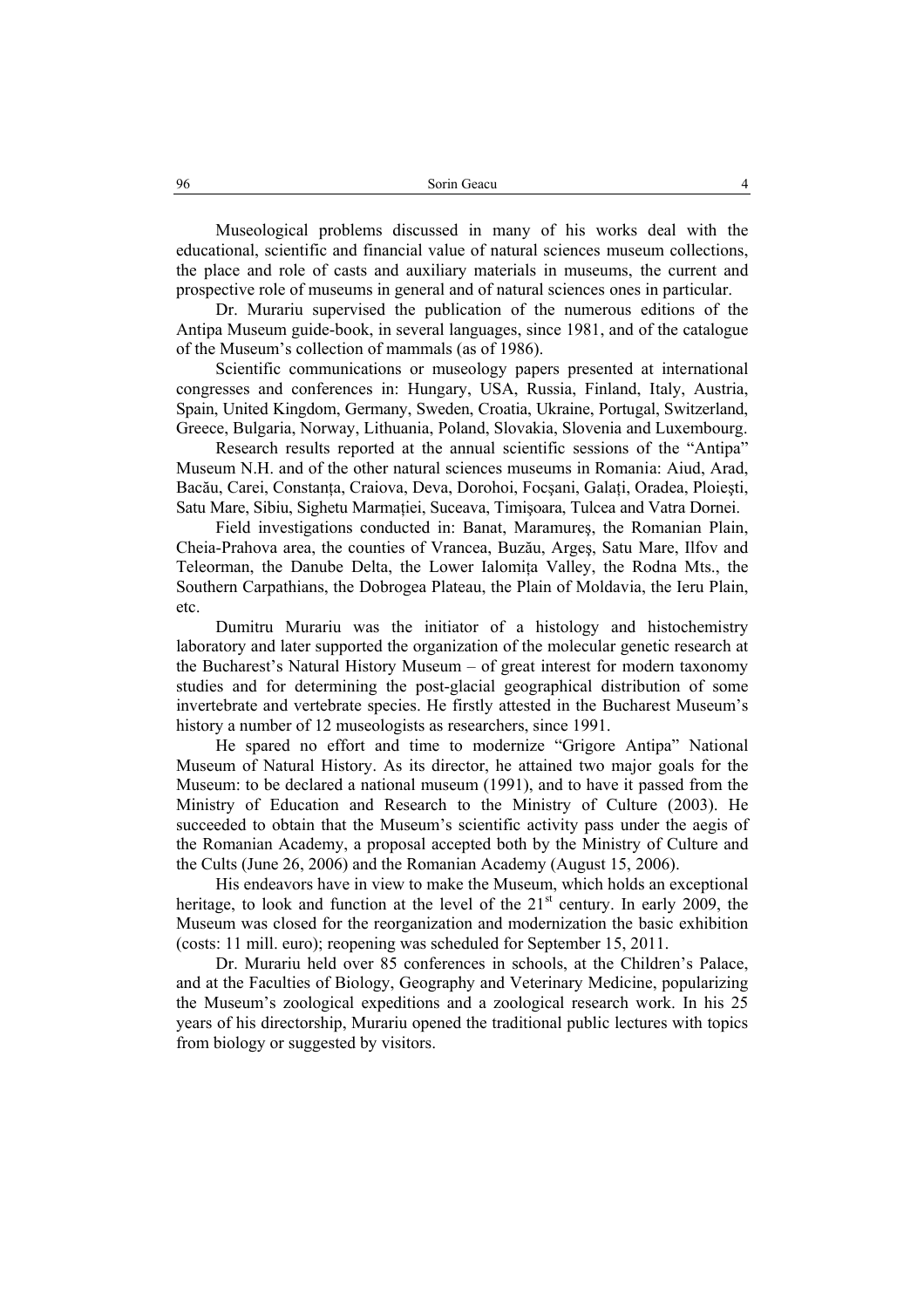In forty years of activity he gave over 140 interviews on the radio-TV or in newspapers (Cotidianul, Evenimentul Zilei, Jurnalul Naţional, Libertatea, România Liberă, Metropola, Curierul Naţional, Bucureşti), regarding the Museum's activity, novelties, temporary exhibitions, scientific collections, the life and work of prestigious naturalists (Gr. Antipa, M. Băcescu, D. Voinov, M. Constantineanu, P. Bujor, C. Darwin, K. Linné and L. Buffon). D. Murariu organized the Museum's scientific expeditions in Indonesia, Brazil, Tunisia, Morocco and Turkey. These have enriched the Museum's collections with thousands of biological species, among which 25 new in science.

Acknowledging his research work and managerial achievements, Dumitru Murariu was awarded several prizes by the Ministry of Culture and the Cults: "Mihai Băcescu" Prize (2001, 2002) and "Grigore Antipa" Prize (2003, 2004). At the beginning of 2004 he received the Order Cultural Merit in the degree of Officer.

Between 1992 and 1994 he was Associate Professor at the Technical University of Constructions in Bucharest, the Faculties of Installations, Hydrotechnics and Civil Engineering. His lectures underpinning the Principles of Ecology, Environmental Protection and Conservation of Biodiversity.

Occasionally, Murariu's lectures were organized by museographers, conservationists and restaurateurs from various institutions: the Centre for Culture and Art Improvements, Centre for Post-Undergraduate and Post-academic Training of the Ministry of Culture and the Cults, the Centre for Training the Culture-related staff of the Ministry of Culture and of the National Heritage.

Since 2000, Dumitru Murariu has been an associate professor – scientific supervisor of Ph.D. students in Biology (Zoology) at the Faculty of Biology, University of Bucharest. He coordinates the work of numerous doctoral candidates from Romania and abroad. He stood on numerous commissions granting Ph.D. of Biology titles at the Universities of Bucharest, Iasi, Cluj-Napoca, Constanta, and Chişinău (Republic of Moldova).

His wide-ranging and fruitful scientific achievements, as well as the outstanding managerial results obtained at "Grigore Antipa" Natural History Museum entitled his election as corresponding member (March 26, 2006) by the Section of Biological Sciences of the Romanian Academy. Dumitru Murariu is a member of the Association of Naturalist Museographers in Romania (1993), Association of Scientists in Romania (1995), Romanian Federation of Chiropterology (whose president he has been for 15 years now).

Membership of international scientific bodies: Society of American Mammalogists (life member, since 1976), Commission for the Conservation of Species (Rodentia) of the International Union for the Conservation of Nature (between 1987–1990), National Geographic Society (life member, since 1995), Nature Protection and Biodiversity of the European Environmental Agency (since 1995), International Council of Museums (since 1996) etc.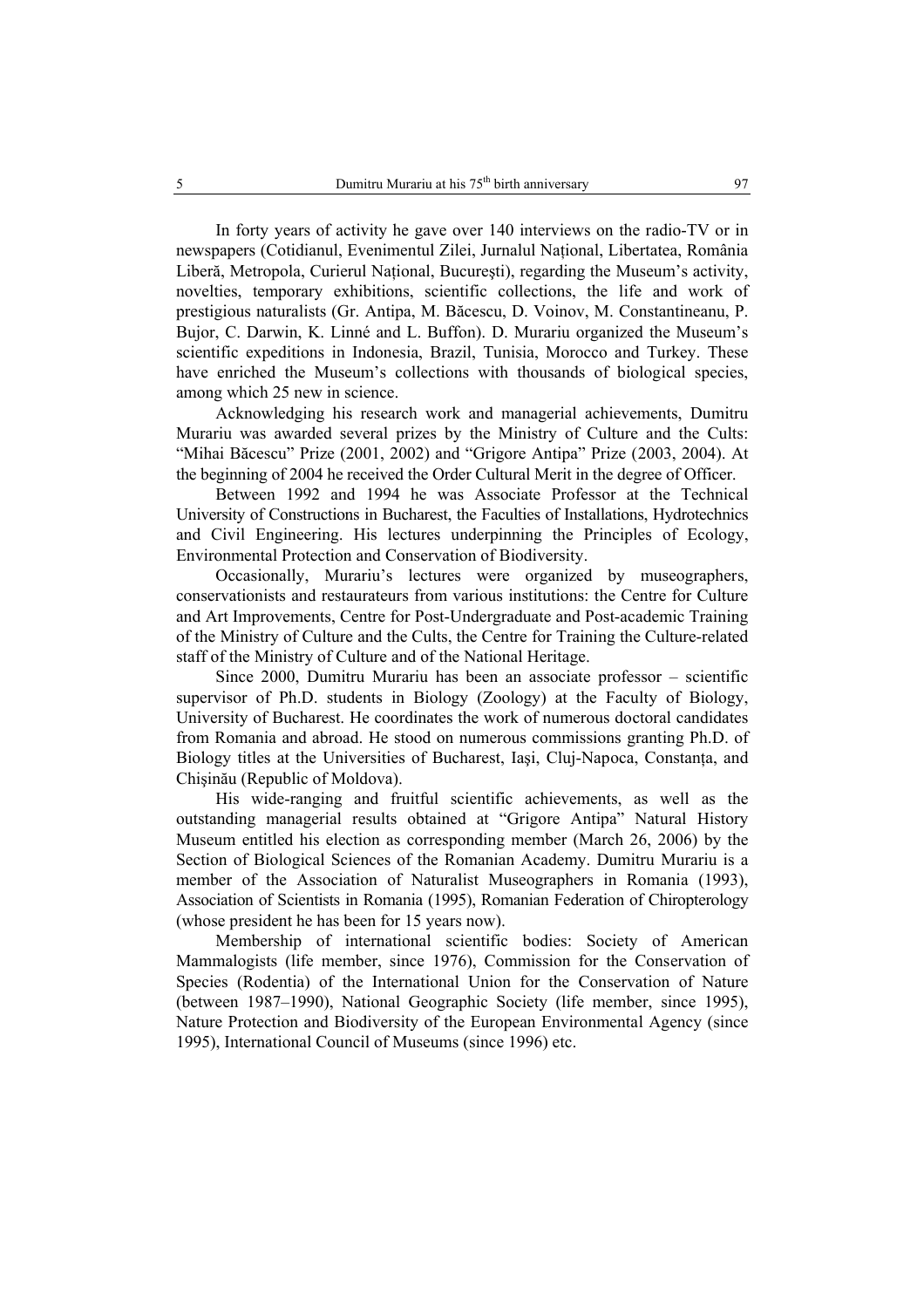In 2009, D. Murariu donated 129 issues of the Journal of Mammalogy (1976– 2007) to the Library of the Romanian Academy, as the only subscriber in Romania of this periodical edited by the American Society of Mammalogists.

Between 1989 and 2014, he was the editor of the prestigious journal "Travaux du Muséum National d'Histoirre Naturelle "Grigore Antipa" and a member (since 1997) on the Honorary Scientific Board of "Artemis – Forest, Hunting, Fishing, Ecology", edited in Chişinău (Republic of Moldova). Since 2008 he has been a member of the Editorial Board of the Romanian Journal of Biology – Zoology, of Oltenia Journal for Studies in Natural Sciences, of Journal of the Danube Delta National Institute of Research and Development, of the Romanian Fauna academic series etc.

Since April 1, 2015 dr. D. Murariu has been a deputy director of the "Emil Racoviţă" Institute of Speleology in Bucharest.

With a view to preserving the legacy left by renowned forerunners, he intervened at the Botoşani authorities to take an active stance in the conservation of Grigore Antipa's housing property in that town.

I have always been amazed by the energy and passion he puts in his work, and his fine, elaborate hand-writing bespeaks of a meticulous and very organized person. He possesses a fascinating library for a man of science, and I consider myself to be so very privileged of having had the opportunity of consulting its holdings.

Everything Mr. Dumitru Murariu did and does makes him a true role model. Sincere wishes for Many Happy Returns of the Day!

## REFERENCES

- ANAGNOSTE V., DRĂGHICI A., MURARIU D., *Tratamentul sputei cu detergenţi în mediul alcalin în vederea îmbunătăţirii condiţiilor de izolare a Mycobacteriilor*. Ftiziologia, **2**: 133–139, 1968.
- ARNOLD J., HUMER A., HELTAI M., MURARIU D., SPASSOV N., HACKLÄNDER K, *Current status and distribution of golden jackals (Canis aureus L., 1758) in Europe*. Mammal Review, **42** (1): 1–11, 2011.
- CHIŞAMERA G., BUZAN E.V., SAHLEASN T., MURARIU D., ZUPAN S., KRYSTUKEK B., *Bukovina blind mole rat Spalax graecus revisited: phylogenetics, morphology, taxonomy, habitat associations and conservation*. Mammal Review **44**(1):19–29, 2014.
- MURARIU, D., *Comparative anatomy of the mammary glands of some European and North American insectivores.* Acta Zoologica Fennica, **173**, 243–245, 1985.
- MURARIU, D., *About the hamster (Cricetus cricetus L., 1758 Cricetidae, Rodentia) in Romania*. *In*: "Ökologie und Schutz des Feldhamster", Halle/Saale: 91–98, 1998.
- MURARIU, D., *Din lumea mamiferelor Mamifere terestre*, Edit. Academiei Române, Bucureşti, **I**, 208 p., 1989.
- MURARIU, D., *Din lumea mamiferelor Mamifere terestre*, Edit. Academiei Române, Bucureşti, **II**, 272 p., 1993.
- MURARIU, D., *Din lumea mamiferelor Mamifere arboricole*, Edit. Curtea Veche, Bucureşti, **III,** 252 p., 1997.